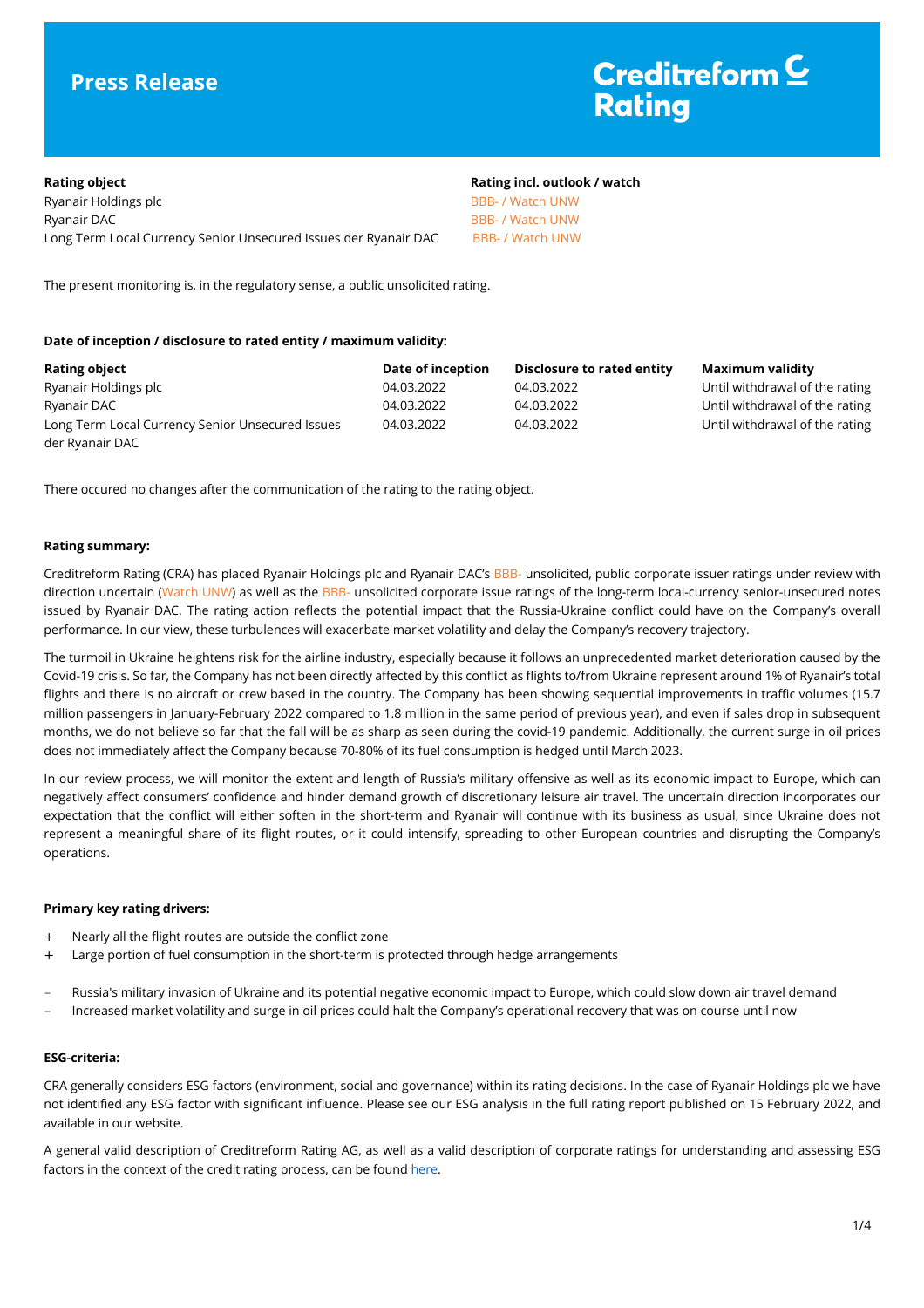### **Rating scenarios:**

*Please note: The scenarios are based on information available at the time of the rating. Within the forecast horizon, circumstances may occur that could lead to a change of the rating out of the indicated range.* 

Regarding our best and worst case scenarios, please refer to our full rating report published on 15 February 2022. Please note that these expectations consider a normalized operating environment for Ryanair and, given current geopolitical tensions in Europe, it may significantly deviate from the Company's future results.

# **Analysts / Person approving (PAC):**

| <b>Name</b>             | <b>Function</b> | <b>Email-Address</b>               |
|-------------------------|-----------------|------------------------------------|
| Sabrina Mascher de Lima | Lead analyst    | S.Mascher@creditreform-rating.de   |
| Esra Bartel             | Analyst         | E.Bartel@creditreform-rating.de    |
| Holger Becker           | Analyst         | H.Becker@creditreform.rating.de    |
| Philip Michaelis        | <b>PAC</b>      | P.Michaelis@creditreform-rating.de |

### **Initital rating:**

| <b>Rating object</b>                                             | Event         | <b>Rating created</b> | <b>Publication date</b> | <b>Monitoring until</b> | Result        |
|------------------------------------------------------------------|---------------|-----------------------|-------------------------|-------------------------|---------------|
| <b>Corporate Issuer Rating of</b><br><b>Ryanair Holdings plc</b> | Initialrating | 21.09.2018            | 28.09.2018              | 26.03.2020              | BBB+ / stable |
| <b>Corporate Issuer Rating of</b><br><b>Ryanair DAC</b>          | Initialrating | 21.09.2018            | 28.09.2018              | 26.03.2020              | BBB+ / stable |
| <b>LT LC Senior Unsecured Issues</b><br>issued by Ryanair DAC    | Initialrating | 21.09.2018            | 28.09.2018              | 26.03.2020              | BBB+ / stable |

# **Status of solicitation and information basis:**

The present rating is, in the regulatory sense, a public **unsolicited** rating. The rating object participated in the creation of the rating as follows:

| Unsolicited Corporate Issuer / Issue Rating            |    |
|--------------------------------------------------------|----|
| With rated entity or related third party participation | No |
| With access to internal documents                      | No |
| With access to management                              | No |

### **Rating methodology / Version / Date of application:**

| <b>Rating methodology</b>              | <b>Version number</b> | Date         |
|----------------------------------------|-----------------------|--------------|
| <b>Corporate Ratings</b>               | 2.3                   | 29.05.2019   |
| Non-financial Corporate Issue Ratings  | 1.0                   | October 2016 |
| <b>Rating Criteria and Definitions</b> | .3                    | January 2018 |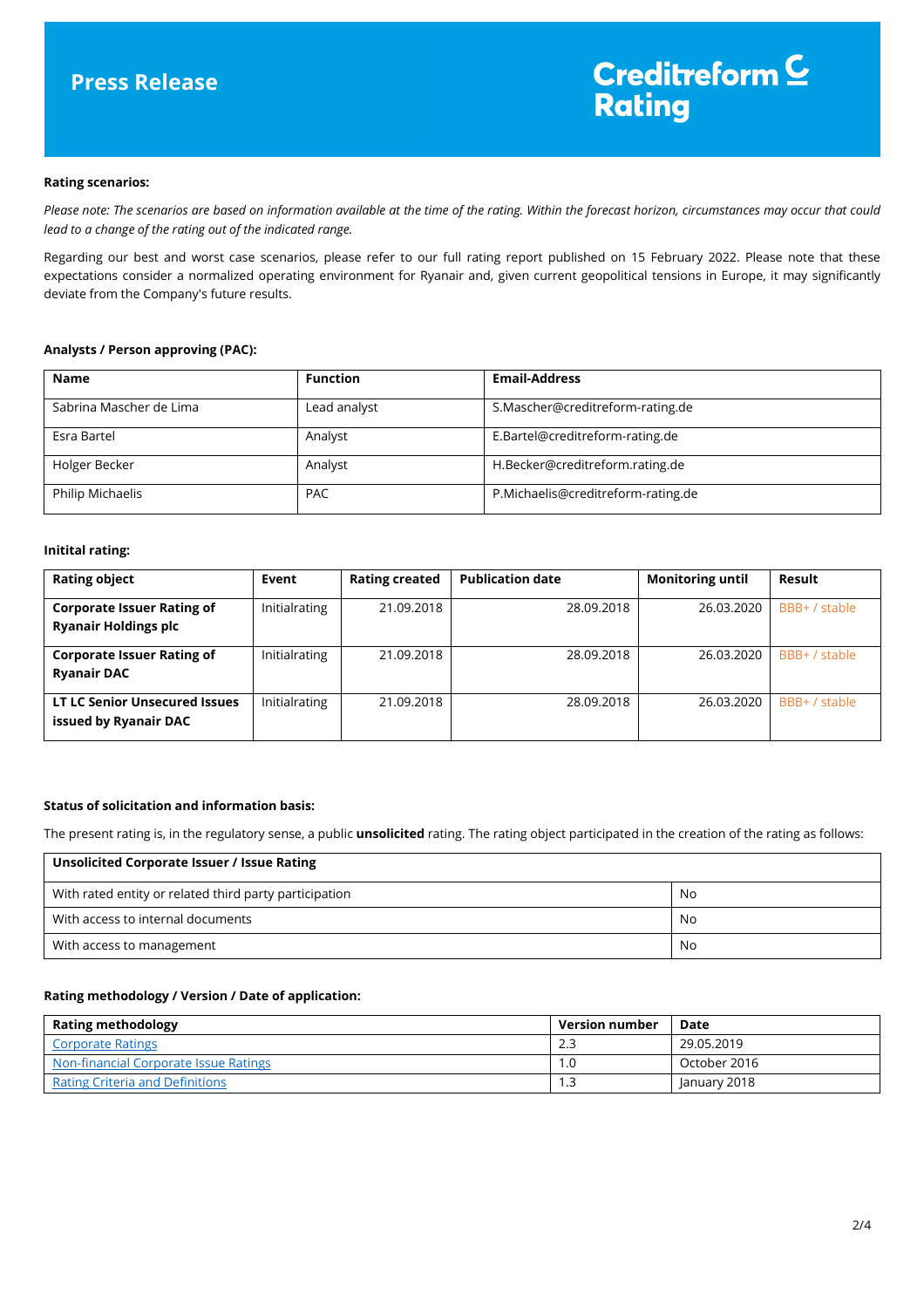# Creditreform  $\underline{\mathsf{C}}$ **Rating**

### **Regulatory requirements:**

In 2011 Creditreform Rating AG was registered within the European Union according to EU Regulation 1060/2009 (CRA-Regulation). Based on the registration Creditreform Rating AG (CRA) is allowed to issue credit ratings within the EU and is bound to comply with the provisions of the CRA-Regulation. The rating<sup>1</sup> was not endorsed by Creditreform Rating AG (Article 4 (3) of the CRA-Regulation).

### **Conflict of interests**

No conflicts of interest were identified during the rating process that might influence the analyses and judgements of the rating analysts involved or any other natural person whose services are placed at the disposal or under the control of Creditreform Rating AG and who are directly involved in credit rating activities or in approving credit ratings and rating outlooks.

In the event of providing ancillary services to the rated entity, Creditreform Rating AG will disclose all ancillary services in the credit rating report.

### **Rules on the presentation of credit ratings and rating outlooks**

The approval of credit ratings and rating outlooks follows our internal policies and procedures. In line with our "Rating Committee Policy", all credit ratings and rating outlooks are approved by a rating committee based on the principle of unanimity.

To prepare this credit rating, Creditreform Rating AG has used following substantially material sources:

#### Corporate issuer rating:

- 1. Annual report
- 2. Website

l

3. Internet research

### Corporate issue rating:

1. Corporate issuer rating incl. information used for the corporate issuer rating

2. Documents on issues / instruments

There are no other attributes and limitations of the credit rating or rating outlook other than those displayed on the Creditreform Rating AG website. Furthermore, Creditreform Rating AG considers as satisfactory the quality and extent of information available on the rated entity. With respect to the rated entity, Creditreform Rating AG regarded available historical data as sufficient.

Between the time of disclosure of the credit rating to the rated entity and the public disclosure, no amendments were made to the credit rating.

The Basic Data Information Card indicates the principal methodology or version of methodology that was used in determining the rating, with a reference to its comprehensive description.

In cases where the credit rating is based on more than one methodology or where reference only to the principal methodology might cause investors to overlook other important aspects of the credit rating, including any significant adjustments and deviations, Creditreform Rating AG explains this fact in the credit rating report and indicates how the different methodologies or other aspects are taken into account in the credit rating. This information is integrated in the credit rating report.

The meaning of each rating category, the definition of default or recovery and any appropriate risk warning, including a sensitivity analysis of the relevant key rating assumptions such as mathematical or correlation assumptions, accompanied by worst-case scenario credit ratings and bestcase scenario credit ratings are explained.

The date at which the credit rating was initially released for distribution and the date when it was last updated, including any rating outlooks, is indicated clearly and prominently in the Basic Data Information Card as a "rating action"; initial release is indicated as "initial rating", other updates are indicated as an "update", "upgrade" or "downgrade", "not rated", "confirmed", "selective default" or "default".

In the case of a rating outlook, the time horizon is provided during which a change in the credit rating is expected. This information is available within the Basic Data Information Card.

In accordance with Article 11 (2) EU-Regulation (EC) No 1060/2009, a registered or certified credit rating agency shall make available, in a central repository established by ESMA, information on its historical performance data including the rating transition frequency and information about credit ratings issued in the past and on their changes. Requested data are available at the ESMA website.

An explanatory statement of the meaning of Creditreform Rating AG's default rates are available in the credit rating methodologies disclosed on the website.

<sup>&</sup>lt;sup>1</sup> In these regulatory requirements the term "rating" is used in relation to all ratings issued by Creditreform Rating AG in connection to this report. This may concern several companies and their various issues.